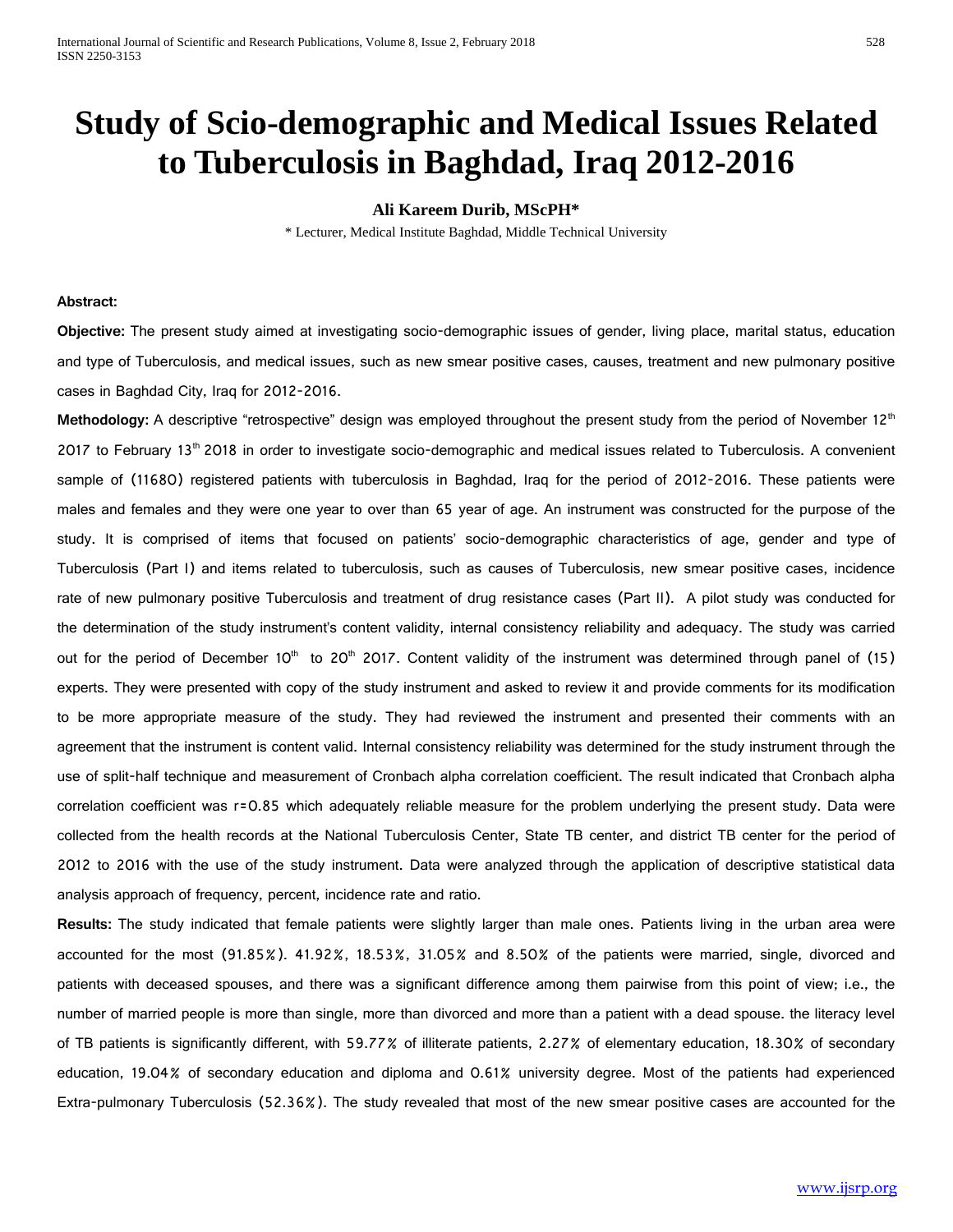age group of (15-24) year old during the years of 2012-2016. Causes of Tuberculosis in the rural area were accounted for poverty (39.95%), smoking (22.39%), untreated cases (12.4%), alcoholism (11.32%), malnutrition (10.30%) and overcrowded (3.57%) respectively, and accounted for alcoholism (27.77%), overcrowded (27.16%), malnutrition (24.69%), smoking (11.93%), poverty (7.62%) and untreated cases of Tuberculosis (0.80%) respectively in the urban area. So, poverty and smoking are considered the most effective causes for patients in the rural area. In contrast, alcoholism, overcrowded and malnutrition are considered as the most effective causes for patients in the urban area. Success rate was (69%) in 2014, (61%) in 2013 and (51%) in 2012 respectively. Such rate can present evidence that patients in 2014 have benefited out of the program more than others. age specific incidence numbers, percentage and incidence rate by gender. The percentage and the numbers in age group 15-24 years old was the highest and declined thereafter while age was increasing for both male and female. But the incidence cases in age group 0-14 in both male and female were almost the same. Though the incidence rate of both male and female cases the same in the age group 0-14 years old and difference was much higher as age groups increased from 15- 24, 25-34, 35-44, and the highest was found among the age group 55-64 years old while the rapid decreasing was found in the age group  $65 +$  years old.

**Conclusion:** The study concluded that the gender ratio was accounted for the most (2.14:1) in the year of 2015. The urban zone the incidence rate was greater than that of the rural zone. Most of the new smear positive cases were accounted for the age group of (15-24) year old during the years of 2012-2016. The urban zone's incidence rate was greater than that of the rural zone. Poverty and smoking were considered the most effective causes for patients in the rural area. In contrast, alcoholism, overcrowded and malnutrition were considered as the most effective causes for patients in the urban area. Patients in 2014 had benefited out of the Tuberculosis Program more than others based on the success rate. The incidence rate of both male and female cases the same in the age group of (0-14) years old and difference was much higher as age groups increased from (15- 24), (25-34), (35-44), and the highest was found among the age group (55-64) years old while the rapid decreasing was found in the age group  $65 +$  years old.

**Recommendations:** The study recommended that The study recommended that patients who were young males and females, married, illiterates and urban area residents can be provided with all means of treatment and preventive measures. The Ministry of Health and Environment in Iraq can present appropriate and effective attention to people who were at risk of Tuberculosis. Further research with a large sample size and wide range of variables can be conducted.

## **Key Word: Socio-demographic Issues, Medical Issues, Tuberculosis, Baghdad City, Iraq**

#### **Introduction:**

Roughly one-third of the world's population has been infected with M. tuberculosis, and new infections occur at a rate of one per second <sup>(1)</sup>. However, not all infections with M. tuberculosis cause tuberculosis disease and many infections are asymptomatic  $^{(2)}$ . In 2007 there were an estimated 13.7 million chronic active cases, and in 2010 there were 8.8 million new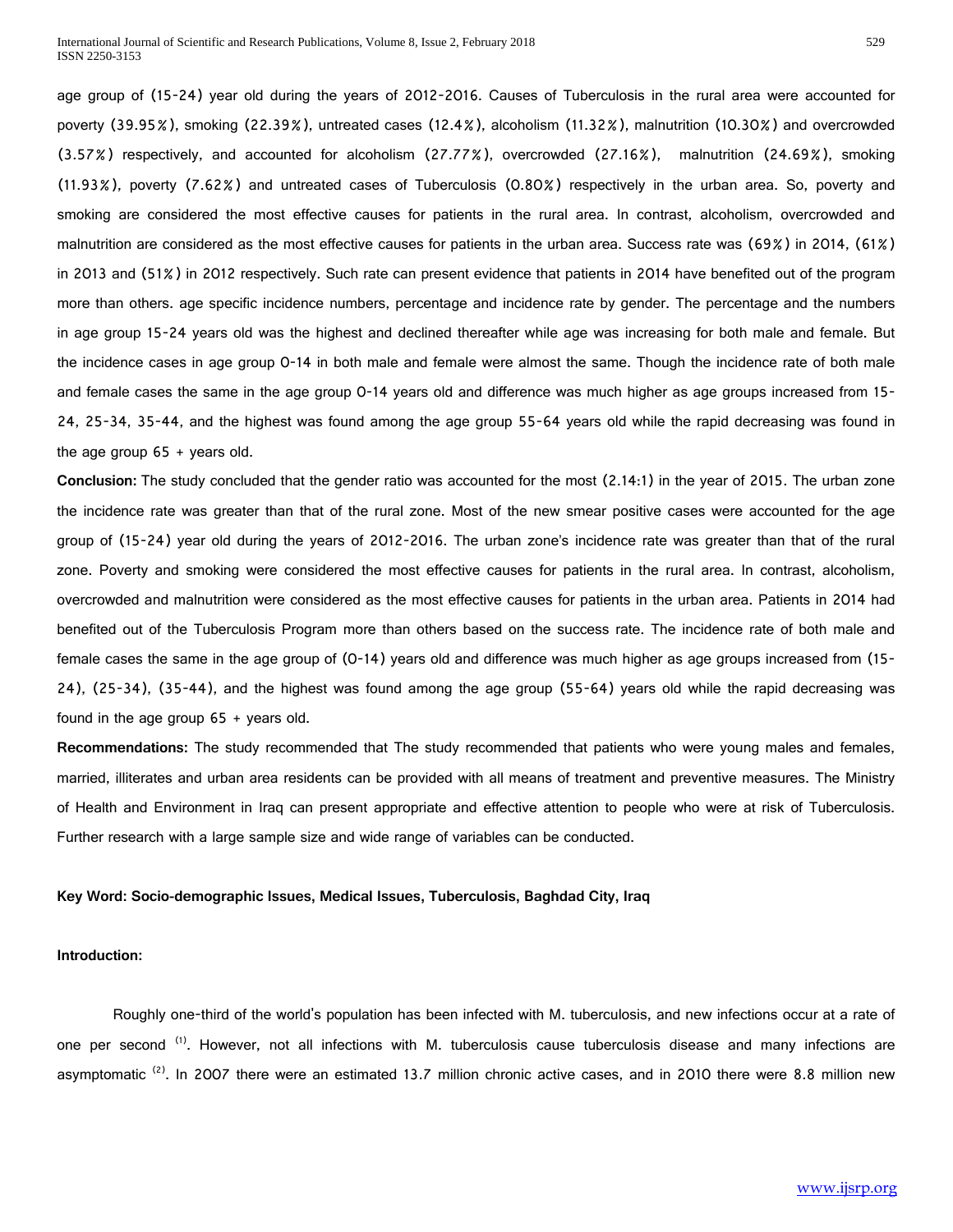cases, and 1.45 million deaths, mostly in developing countries  $^{(3,4)}$ . 0.35 million of these deaths occur in those co-infected with HIV. In 2015, across the world 1.8 million out of 10.4 million people affected by the disease died  $(5.6)$ .

Any person who coughs and who was in contact with smear positive index case (smear positive pulmonary TB patient) should have three sputum examinations. Children aged less than 5 years: any contact aged less than 5 years who has a positive tuberculin that not previously vaccinated with BCG with signs or symptoms of TB should be treated as suffering from active TB. Those without signs or symptoms of disease should be given preventive chemotherapy (INH for 6 months) Children under one year of age with mothers who are being treated for smear positive pulmonary TB should be given Isoniazid if the tuberculin test is negative at the end of three months, INH may be stopped and BCG may be given  $(7,8,9)$ .

Drug Resistance Tuberculosis is a man -made disease (due to non - compliance, improper drug regimen, etc.). Primary resistance is prevented by giving the patient combination of drugs. Secondary (acquired) TB resistance is expected to be developed in  $(10,11)$ :

- 1. A large bacillary population such as patient with cavitations.
- 2. Inadequate drug regimens (inappropriate drugs, insufficient dosage), drug side effects and complications.
- 3. Treatment of DR TB should be done by or in close consultation with an expert in the management of these cases and on hospitalization bases.
- 4. A single new drug should never be added to a failing regimen.
- 5. Treatment duration for DR TB patient may last 18 -24 months by using 4 -6 drugs (capriomycin, cyclocerin, ethionamide, levofloxacine, and PAS).
- 6. Second line regimens often represent the patient's last hope for being cured inappropriate management can thus have life threatening sequences.

Based on the early stated facts, the present study ought to carry out a retrospective study to investigate related sociodemographic and medical issues to detected cases of tuberculosis in Baghdad, Iraq for 2012-2016.

# **Methodology:**

A descriptive "retrospective" design was employed throughout the present study from the period of November 12<sup>th</sup> 2017 to February 13<sup>th</sup> 2018 in order to investigate related issues to Tuberculosis, such as new smear positive cases, causes, treatment and new pulmonary positive cases in Baghdad City, Iraq for 2012-2016. A convenient sample of (11680) registered patients with tuberculosis in Baghdad, Iraq for the period of 2012-2016. These patients were males and females and they were one year to over than 65 year of age.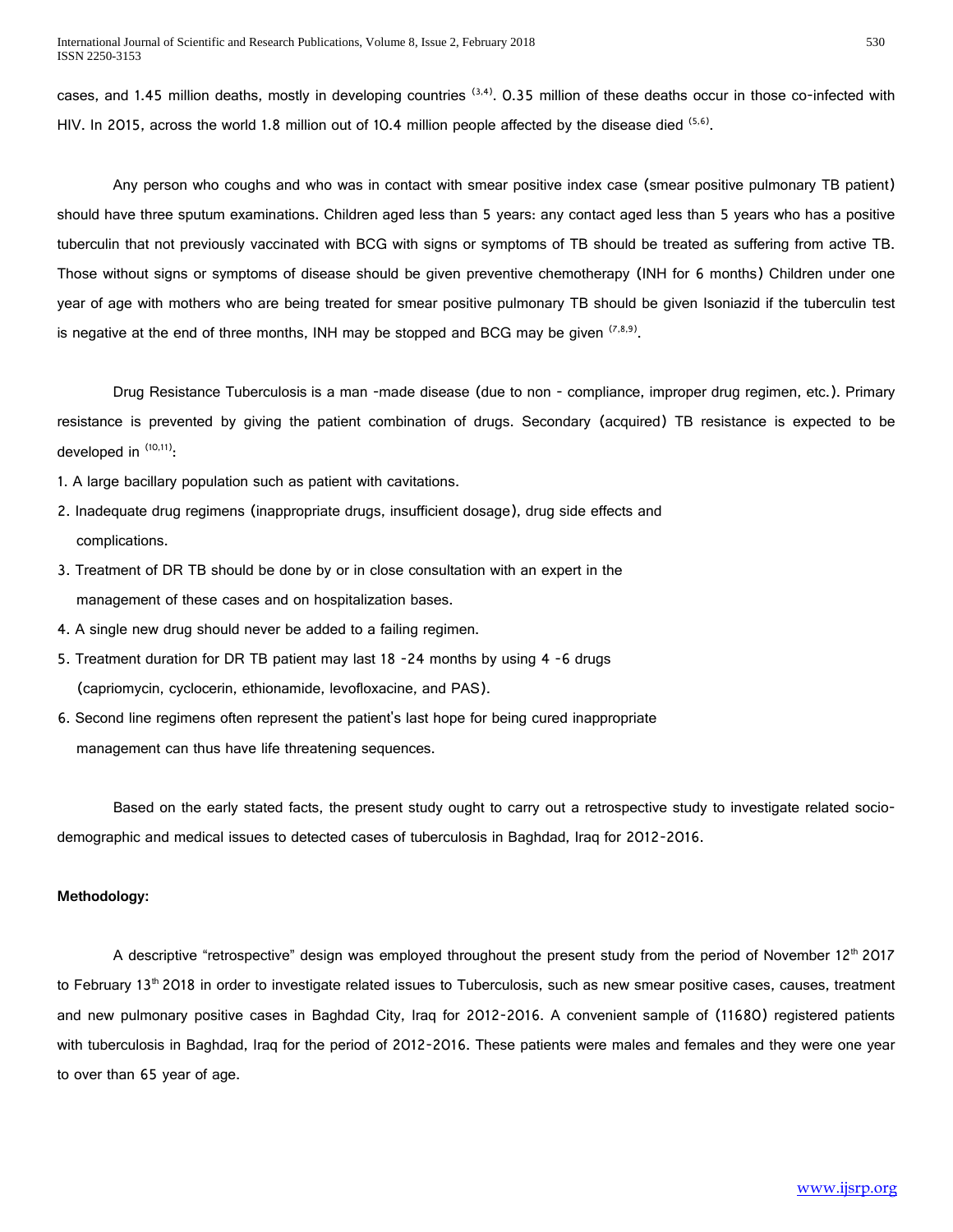An instrument was constructed for the purpose of the study. It was comprised of items that focused on patients' characteristics of age, gender and type of Tuberculosis. A pilot study was conducted for the determination of the study instrument's content validity, internal consistency reliability and adequacy. The study was carried out for the period of December  $10<sup>th</sup>$  -20<sup>th</sup> 2017. Content validity of the instrument was determined through panel of (15) experts. These experts were (5) faculty members at the College of Nursing University of Baghdad, (5) Faculty members at the College of Medicine University of Baghdad and (5) epidemiologists at the Ministry of Health and Environment. They were presented with copy of the study instrument and asked to review it and provide comments for its modification to be more appropriate measure of the study. They had reviewed the instrument and presented their comments with an agreement that the instrument is content valid. Internal consistency reliability was determined for the study instrument through the use of split-half technique and measurement of Cronbach alpha correlation coefficient. The results indicated that Cronbach alpha correlation coefficient was r=0.85 which adequately reliable measure for the problem underlying the present study.

Data were collected from the health records at the National Tuberculosis Center, State TB center, and district TB center for the period of 2012 to 2016 with the use of the study instrument. Data were analyzed through the application of descriptive statistical data analysis approach of frequency, percent, incidence rate and ratio.

## **Results:**

# **Table (1). Distribution of Demographic Characteristics of Tuberculosis Patients Referred to**

#### **Baghdad Health Centers**

**a. Gender**

| <b>Demographic Characteristic</b> |  | Frequency | Percent |  |
|-----------------------------------|--|-----------|---------|--|
| <b>Male</b><br>Gender             |  | 5747      | 49.5    |  |
| Female                            |  | 5933      | 50.5    |  |

This table presents that female patients were slightly larger than male ones.

#### **b. Living place**

| Demographic Characteristic |  | <b>Frequency</b> | Percent |  |
|----------------------------|--|------------------|---------|--|
| Living place<br>Urban      |  | 10729            | 91.85   |  |
| Rural                      |  | 951              | 8.15    |  |

Relative to the living place, this table depicts that patients living in the urban area were accounted for the most (91.85%).

#### **c. Marital Status**

| <b>Demographic Characteristic</b> | <b>Frequency</b> | <b>Percent</b> |
|-----------------------------------|------------------|----------------|
|-----------------------------------|------------------|----------------|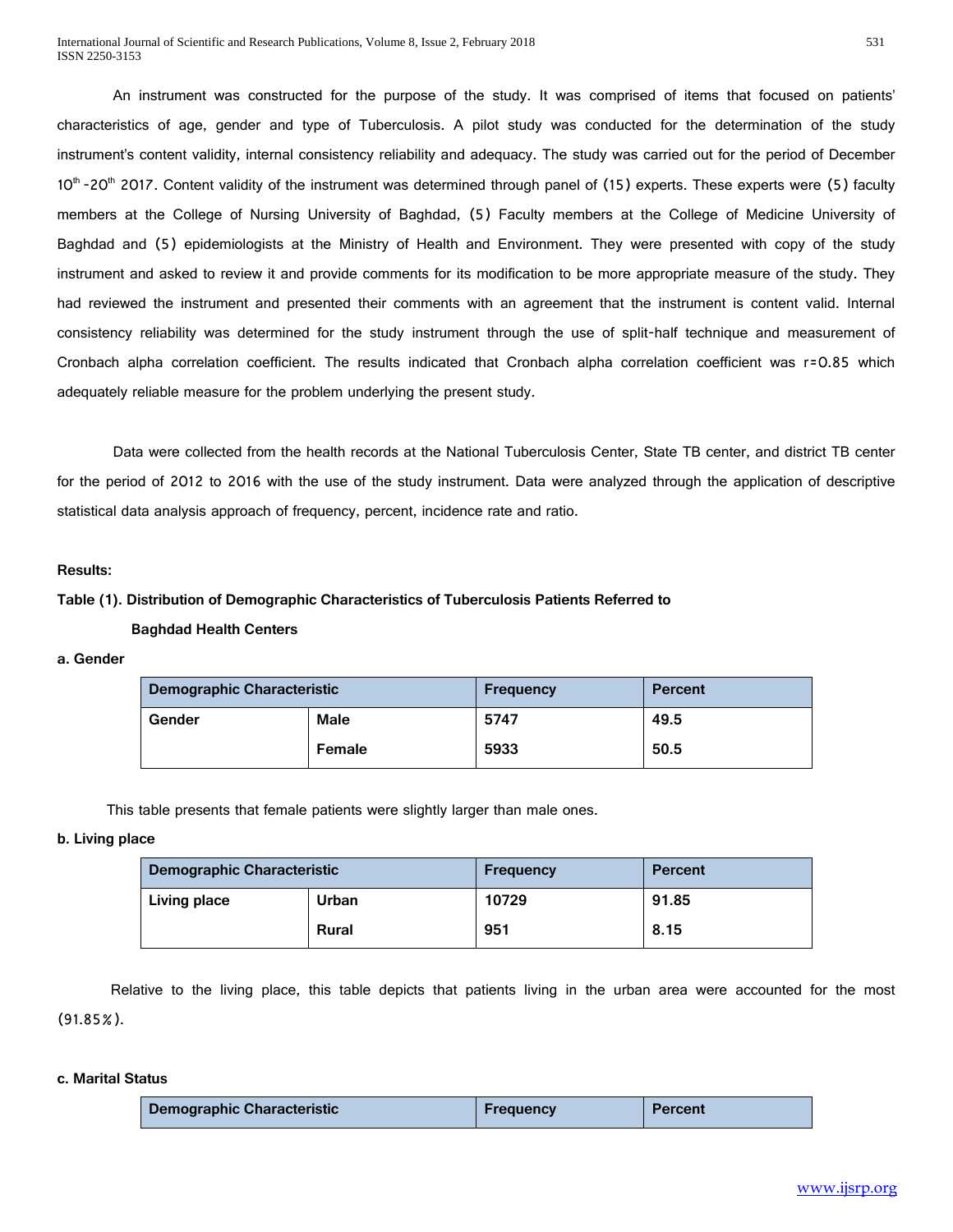| <b>Marital</b> | <b>Married</b>  | 4897  | 41.92 |
|----------------|-----------------|-------|-------|
| <b>Status</b>  | Single          | 2165  | 18.53 |
|                | <b>Divorced</b> | 3627  | 31.05 |
|                | Other           | 991   | 8.50  |
|                | Total           | 11680 |       |

The results reveal that 41.92%, 18.53%, 31.05% and 8.50% of the patients were married, single, divorced and patients with deceased spouses, and there was a significant difference among them pairwise from this point of view; i.e., the number of married people is more than single, more than divorced and more than a patient with a dead spouse.

# **d. Education**

| <b>Demographic Characteristic</b> |                           | <b>Frequency</b> | <b>Percent</b> |  |
|-----------------------------------|---------------------------|------------------|----------------|--|
| <b>Education</b>                  | 6980<br><b>Illiterate</b> |                  | 59.77          |  |
|                                   | Primary                   | 266              | 2.27           |  |
| Secondary                         |                           | 2137             | 18.30          |  |
|                                   | Diploma                   | 2225             | 19.04          |  |
|                                   | <b>University</b>         | 72               | 0.61           |  |
|                                   | <b>Total</b>              | 11680            |                |  |

The data show that the literacy level of TB patients is significantly different, with 59.77% of illiterate patients, 2.27% of elementary education, 18.30% of secondary education, 19.04% of secondary education and diploma and 0.61% university degree.

# **e. Tuberculosis Type**

| <b>Demographic Characteristic</b>   |                     | Frequency | Percent |
|-------------------------------------|---------------------|-----------|---------|
| <b>Exta-pulmonary TB</b><br>TB type |                     | 4539      | 52.36   |
|                                     | <b>Pulmonary TB</b> | 4129      | 47.64   |

This table indicates that most of the patients had experienced Extra-pulmonary Tuberculosis (52.36%).

# **Table (2). IR or TB in Iraq Baghdad during (2012-2016) by Urban and Rural Areas**

| IR/100000/Year |              |       |  |  |  |
|----------------|--------------|-------|--|--|--|
| Years          | <b>Rural</b> | Urban |  |  |  |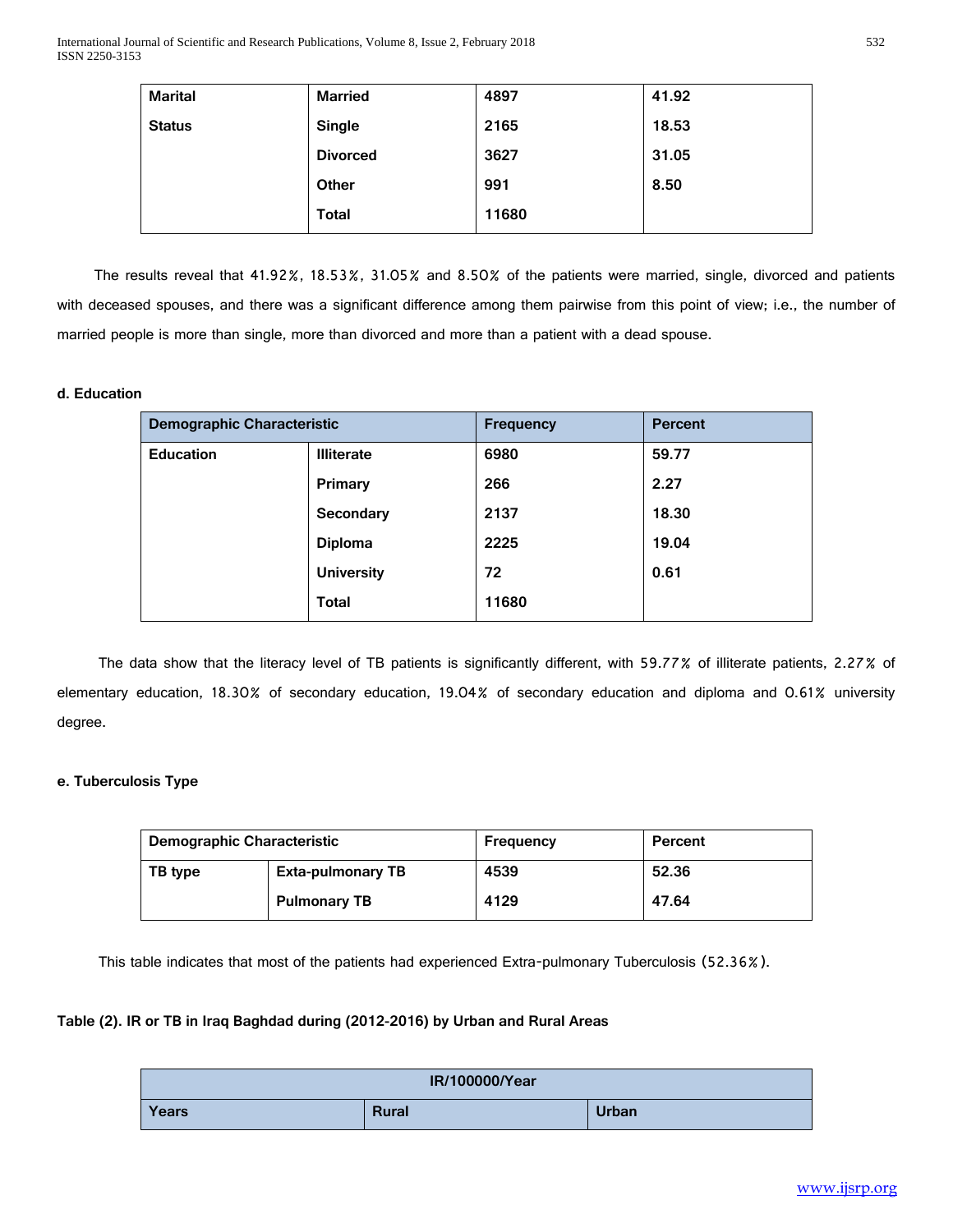| 2012 | 619 | 1649 |
|------|-----|------|
| 2013 | 631 | 1576 |
| 2014 | 671 | 1708 |
| 2015 | 712 | 1860 |
| 2016 | 699 | 1555 |

This Table reveals that reported incidence rate of TB cases according to the geographically in Baghdad during 2012- 2016. The rural area incidence rate was 66/100,000 per year and Urban area 166/100,000 per year. The incidence rate of rural area was almost same since 2012 to 2016. Among the urban zone the incidence rate was slightly decreasing during 2012- 2016.

# **Table (3). Percentage of New Smear Positive Cases in Different Age Groups (2012-2016)**

| Age Group (years) | <b>Number of Cases</b> | Percentage |
|-------------------|------------------------|------------|
| $0 - 14$          | 102                    | 2.5        |
| $15 - 24$         | 1025                   | 24.9       |
| 25-34             | 815                    | 19.8       |
| 35-44             | 676                    | 16.5       |
| 45-54             | 642                    | 15.6       |
| 55-64             | 479                    | 11.6       |
| $65+$             | 366                    | 8.9        |

 Results out of this table indicate that most of the new smear positive cases are accounted for the age group of (15-24) year old during the years of 2012-2016.

# **Table (4). Causes of Tuberculosis in Urban and Rural Areas**

| <b>Causes</b>       | <b>Rural</b>     |            | <b>Urban</b>     |            |  |
|---------------------|------------------|------------|------------------|------------|--|
|                     | <b>Frequency</b> | Percentage | <b>Frequency</b> | Percentage |  |
| <b>Poverty</b>      | 380              | 39.95%     | 818              | 7.62%      |  |
| <b>Alcoholism</b>   | 108              | 11.35%     | 2980             | 27.77%     |  |
| <b>Malnutrition</b> | 98               | 10.30%     | 2650             | 24.69%     |  |
| <b>Smoking</b>      | 213              | 22.39%     | 1280             | 11.93%     |  |
| Overcrowded         | 34               | 3.57%      | 2915             | 27.16%     |  |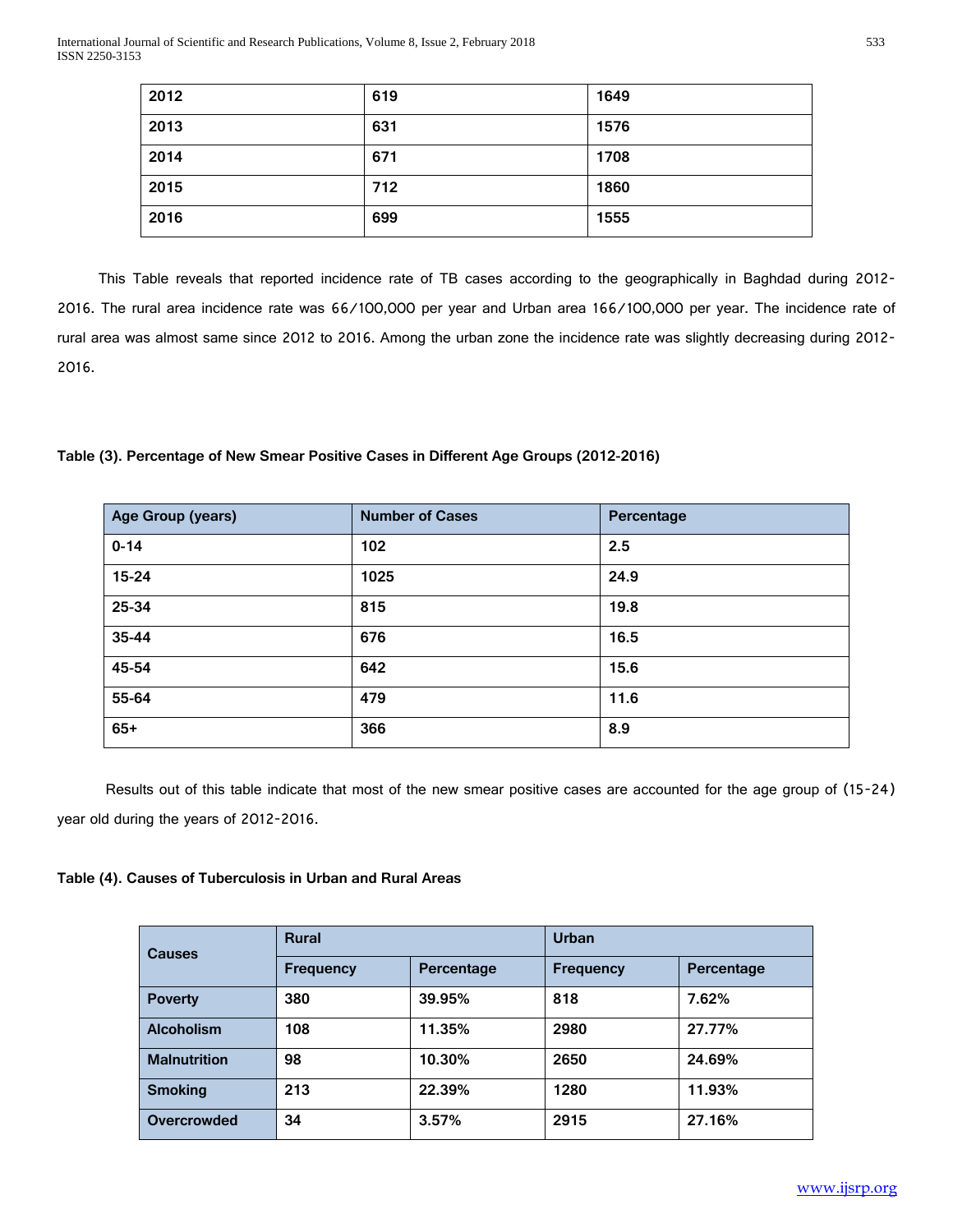| <b>Untreated</b><br>cases 118 |     | 12.40% | 86    | $0.80\%$ |
|-------------------------------|-----|--------|-------|----------|
| of Tuberculosis               |     |        |       |          |
| <b>Total</b>                  | 951 |        | 10729 |          |

This table depicts that causes of Tuberculosis in the rural area are accounted for poverty (39.95%), smoking (22.39%), untreated cases (12.4%), alcoholism (11.32%), malnutrition (10.30%) and overcrowded (3.57%) respectively, and accounted for alcoholism (27.77%), overcrowded (27.16%), malnutrition (24.69%), smoking (11.93%), poverty (7.62%) and untreated cases of Tuberculosis (0.80%) respectively in the urban area. So, poverty and smoking are considered the most effective causes for patients in the rural area. In contrast, alcoholism, overcrowded and malnutrition are considered as the most effective causes for patients in the urban area.

# **Table (5). Results of Treatment of Drug Resistance Cases Detected among Tuberculosis Patients during (2012-2016)**

| Years | <b>Total</b>    | Cure         | Completed        | <b>Defaulted</b> | <b>Died</b> | <b>Failure</b> | <b>Treatment</b> | <b>NA</b>   | <b>Success</b> |
|-------|-----------------|--------------|------------------|------------------|-------------|----------------|------------------|-------------|----------------|
|       | <b>Enrolled</b> |              | <b>Treatment</b> |                  |             |                | <b>Extended</b>  |             | Rate           |
| 2012  | 114             | 47           | 11               | 26               | 20          | 10             | $\mathbf 0$      | $\mathbf 0$ | 51%            |
| 2013  | 79              | 38           | 10               | 21               | 8           |                |                  | $\mathbf 0$ | 61%            |
| 2014  | 55              | 12           | 3                | 16               | 8           | $\mathbf 0$    |                  | 15          | 69%            |
| 2015  | 58              | $\mathbf{2}$ | $\mathbf 0$      | $\mathbf{2}$     | 7           | $\mathbf 0$    | $\mathbf 0$      | 47          |                |
| 2016  | 63              |              | 0                | $\mathbf{2}$     | 5           | 0              | $\mathbf 0$      | 56          |                |

**Still Positive after 24 months of treatment (and extended is extended) Not applicable, Result should appear after following two years**

Results of treatment out of this table reveal that success rate are (69%) in 2014, (61%) in 2013 and (51%) in 2012

respectively. Such rate can present evidence that patients in 2014 have benefited out of the program more than others.

# **Table (6). New Pulmonary Positive Cases by Age Groups and Gender in Baghdad during**

 **(2012-2016)** 

| Age groups (Year) | <b>Male</b> | Female | <b>Total</b> |
|-------------------|-------------|--------|--------------|
| $0 - 14$          | 29          | 73     | 102          |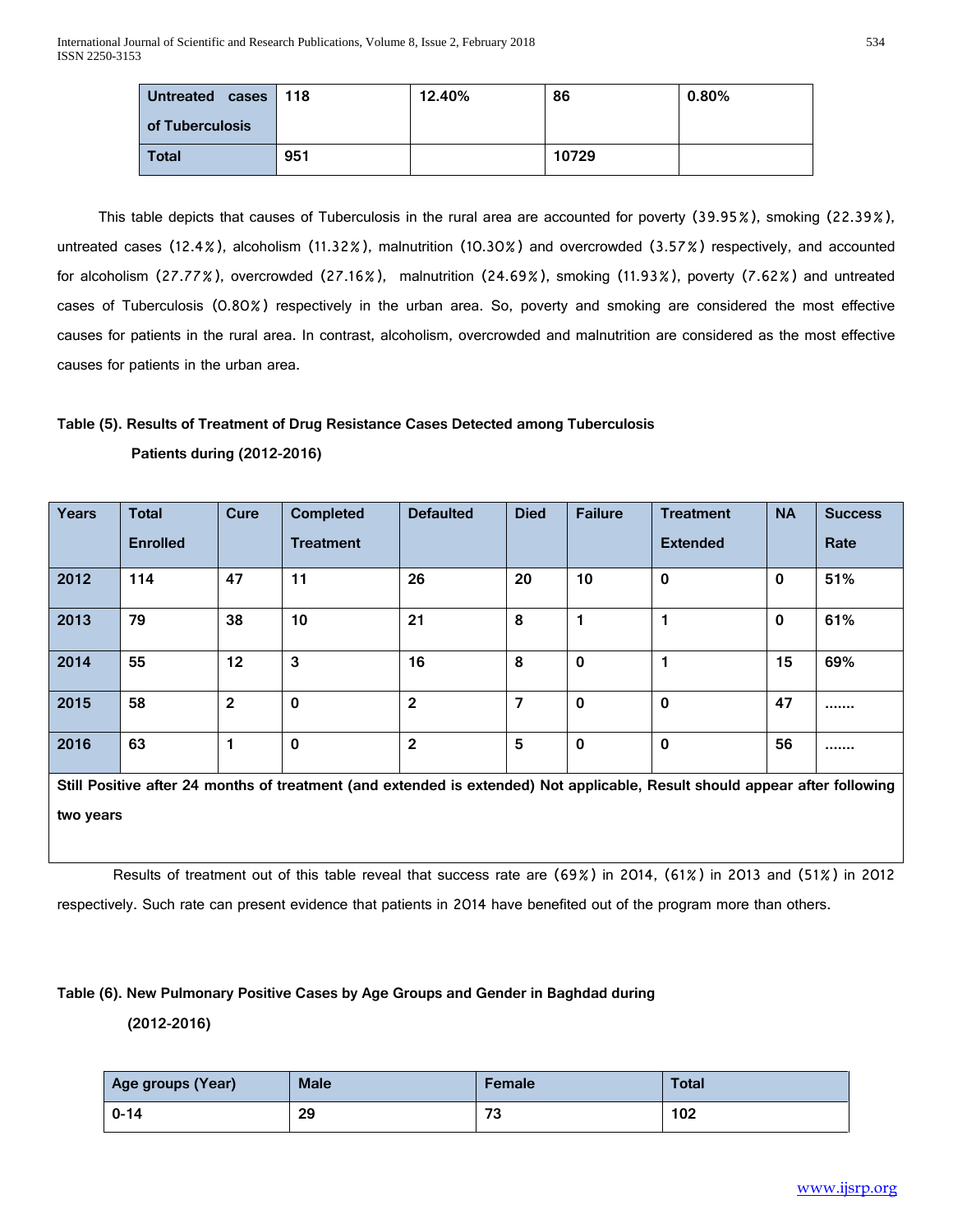International Journal of Scientific and Research Publications, Volume 8, Issue 2, February 2018 535 ISSN 2250-3153

| $15 - 24$    | 392  | 633  | 1025 |
|--------------|------|------|------|
| 25-34        | 478  | 336  | 814  |
| 35-44        | 479  | 197  | 676  |
| 45-54        | 385  | 257  | 642  |
| 55-64        | 278  | 201  | 479  |
| $65+$        | 190  | 176  | 366  |
| <b>Total</b> | 2231 | 1873 | 4104 |

This table showed that age specific incidence numbers, percentage and incidence rate by gender. The percentage and the numbers in age group 15-24 years old was the highest and declined thereafter while age was increasing for both male and female. But the incidence cases in age group 0-14 in both male and female were almost the same.

 Though the incidence rate of both male and female cases the same in the age group 0-14 years old and difference was much higher as age groups increased from 15-24, 25-34, 35-44, and the highest was found among the age group 55-64 years old while the rapid decreasing was found in the age group  $65 +$  years old.

# **Conclusion:**

Based on the interpretation of the study findings, the study can conclude that female patients were slightly larger than male ones, most of the patients were married, urban area residents, illiterate and having Extra Pulmonary Tuberculosis, the gender ratio was accounted for the most (2.14:1) in the year of 2015, and the urban zone the incidence rate was greater than that of the rural zone.

Most of the new smear positive cases are accounted for the age group of (15-24) year old during the years of 2012- 2016. The urban zone's incidence rate was greater than that of the rural zone. Poverty and smoking were considered the most effective causes for patients in the rural area. In contrast, alcoholism, overcrowded and malnutrition were considered as the most effective causes for patients in the urban area. Patients in 2014 had benefited out of the Tuberculosis Program more than others based on the success rate. The incidence rate of both male and female cases the same in the age group of (0-14) years old and difference was much higher as age groups increased from (15-24), (25-34), (35-44), and the highest was found among the age group (55-64) years old while the rapid decreasing was found in the age group 65 + years old.

#### **Recommendations:**

Based on the early stated conclusion, the present study recommended that:

- 1. An educational program can be designed, constructed and implemented public-wide to increase individuals and patients' awareness toward tuberculosis as public health problem and the benefits of its treatment.
- 2. The Ministry of Health and Environment in Iraq can present appropriate and